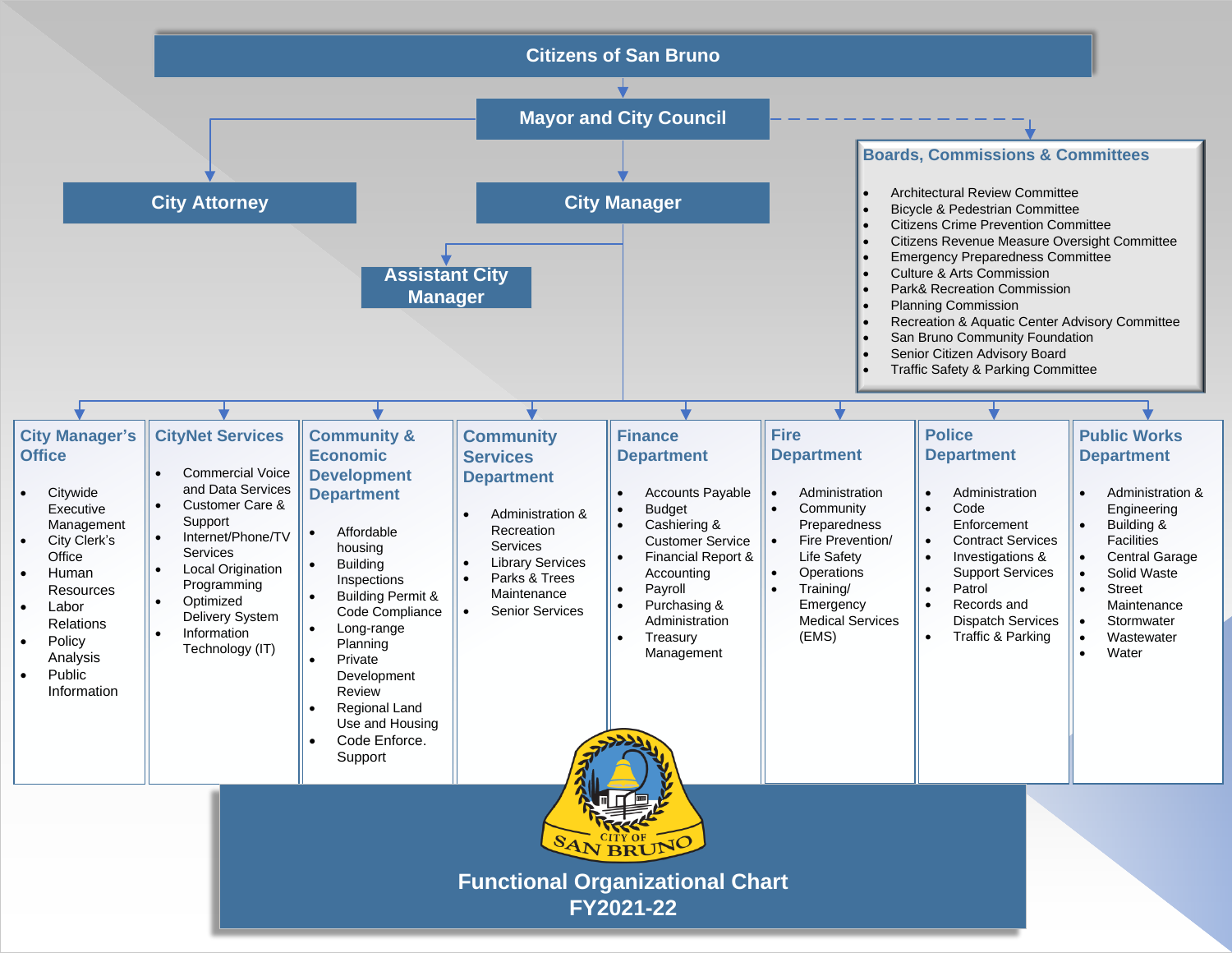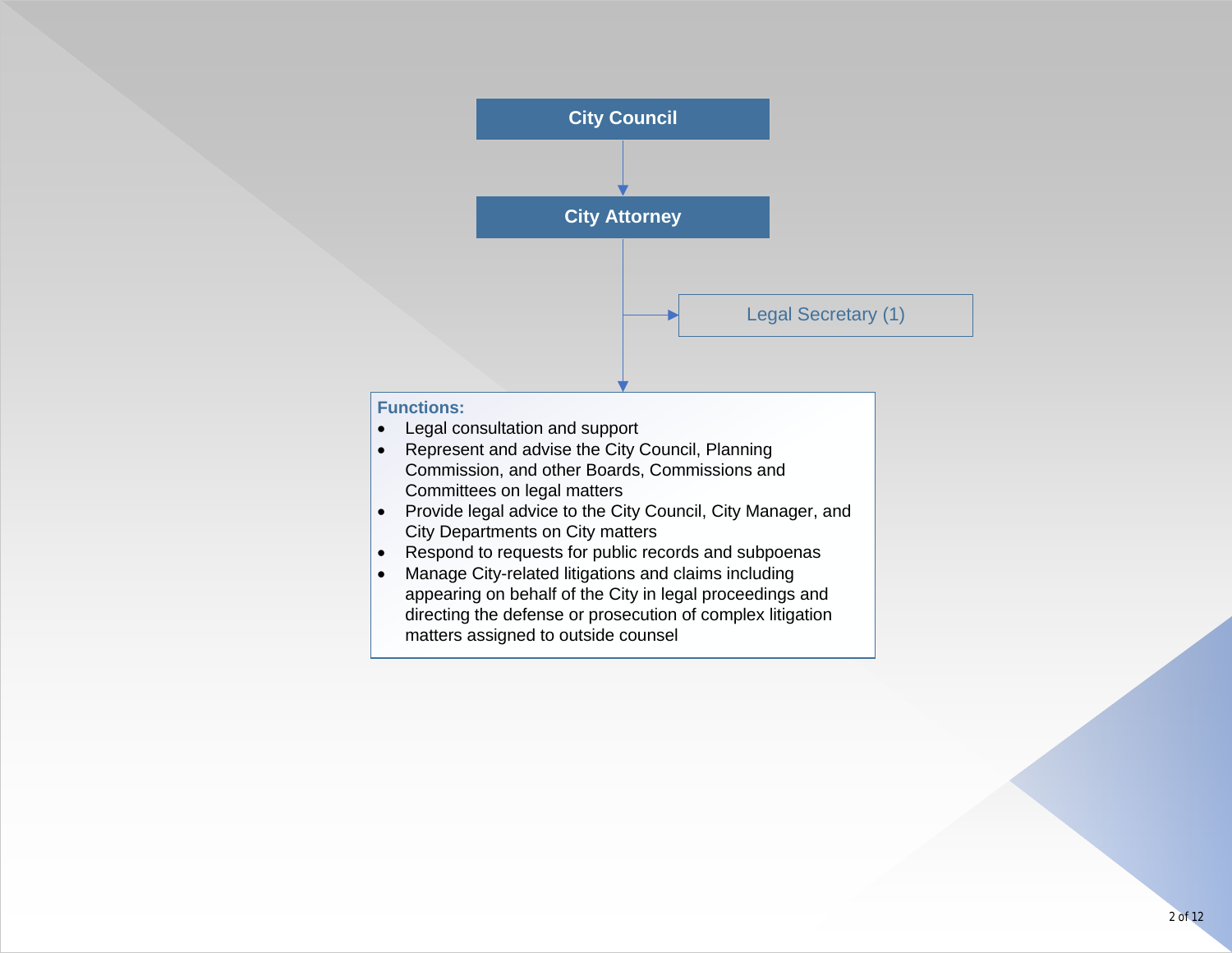

- including critical public safety services
- Community relations and outreach
- Budget development, management, and implementation
- External organization relations
- Economic development program
- Special project management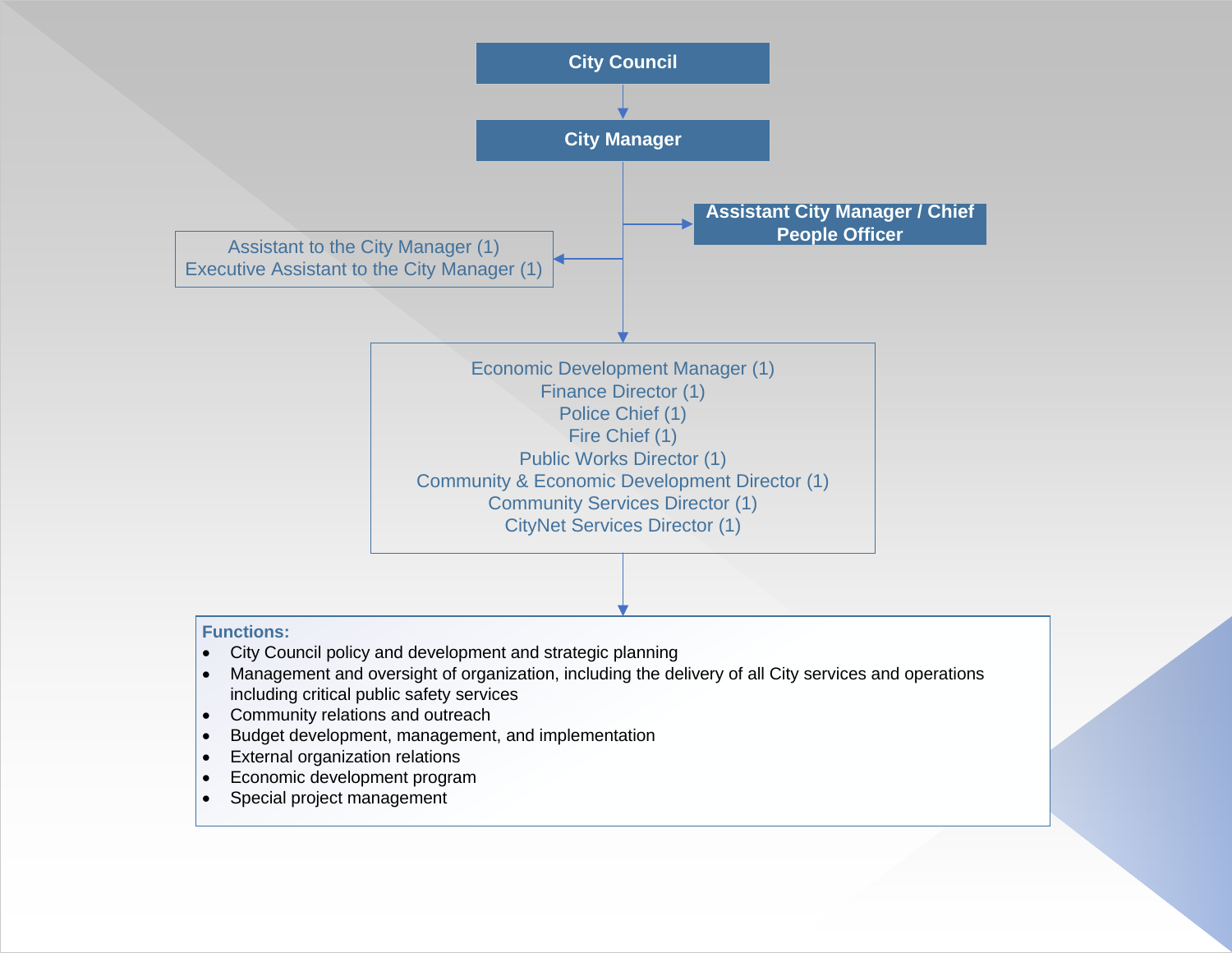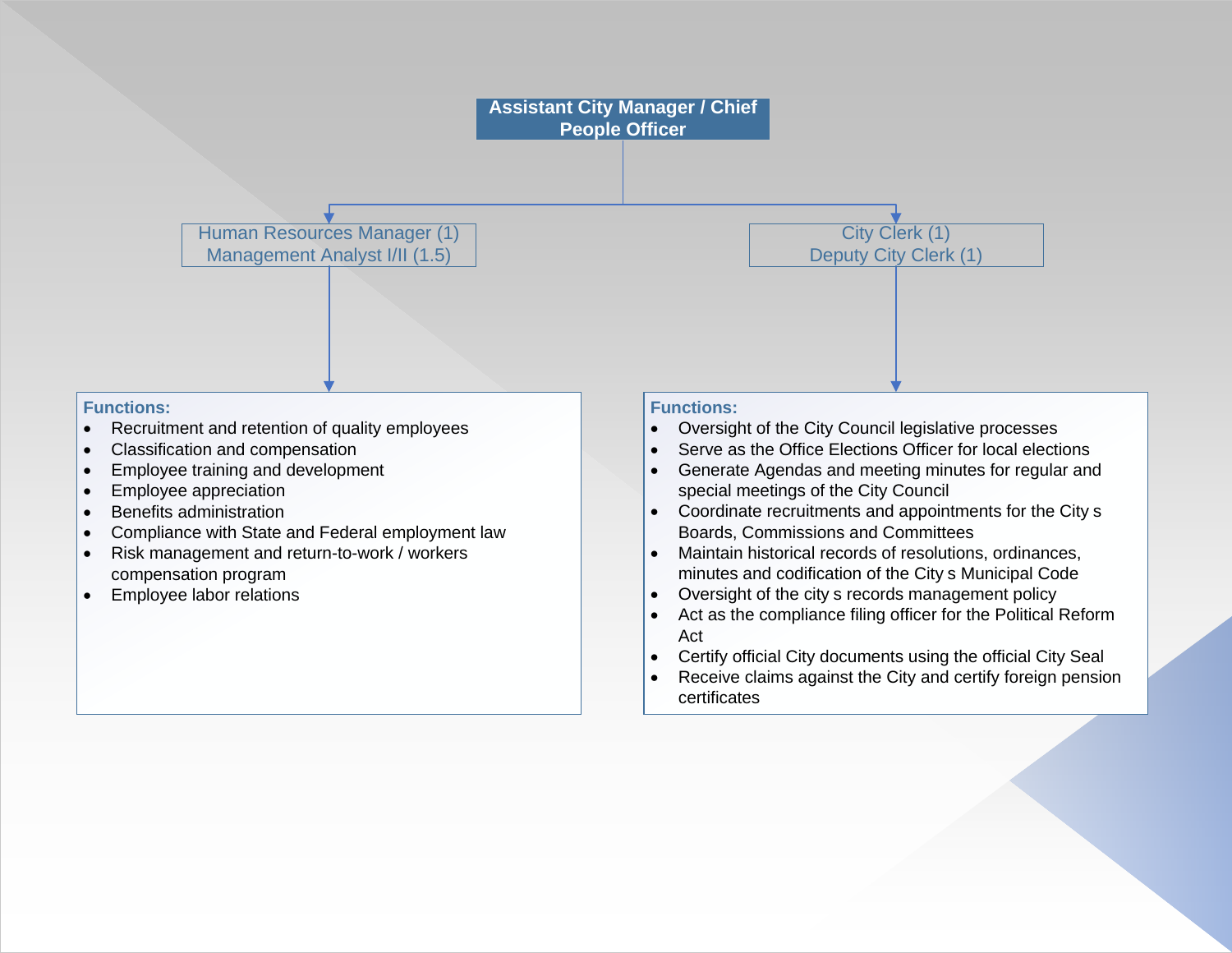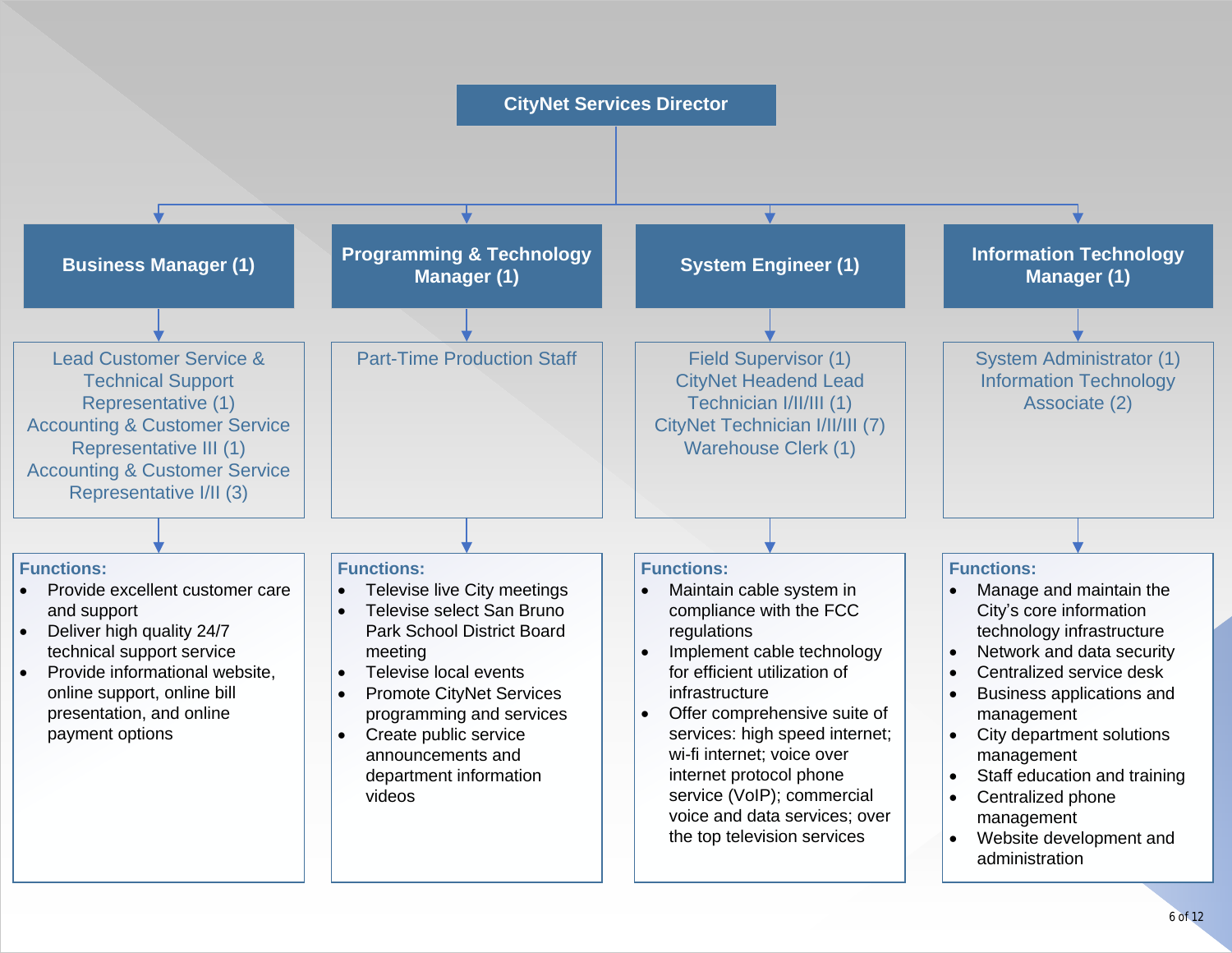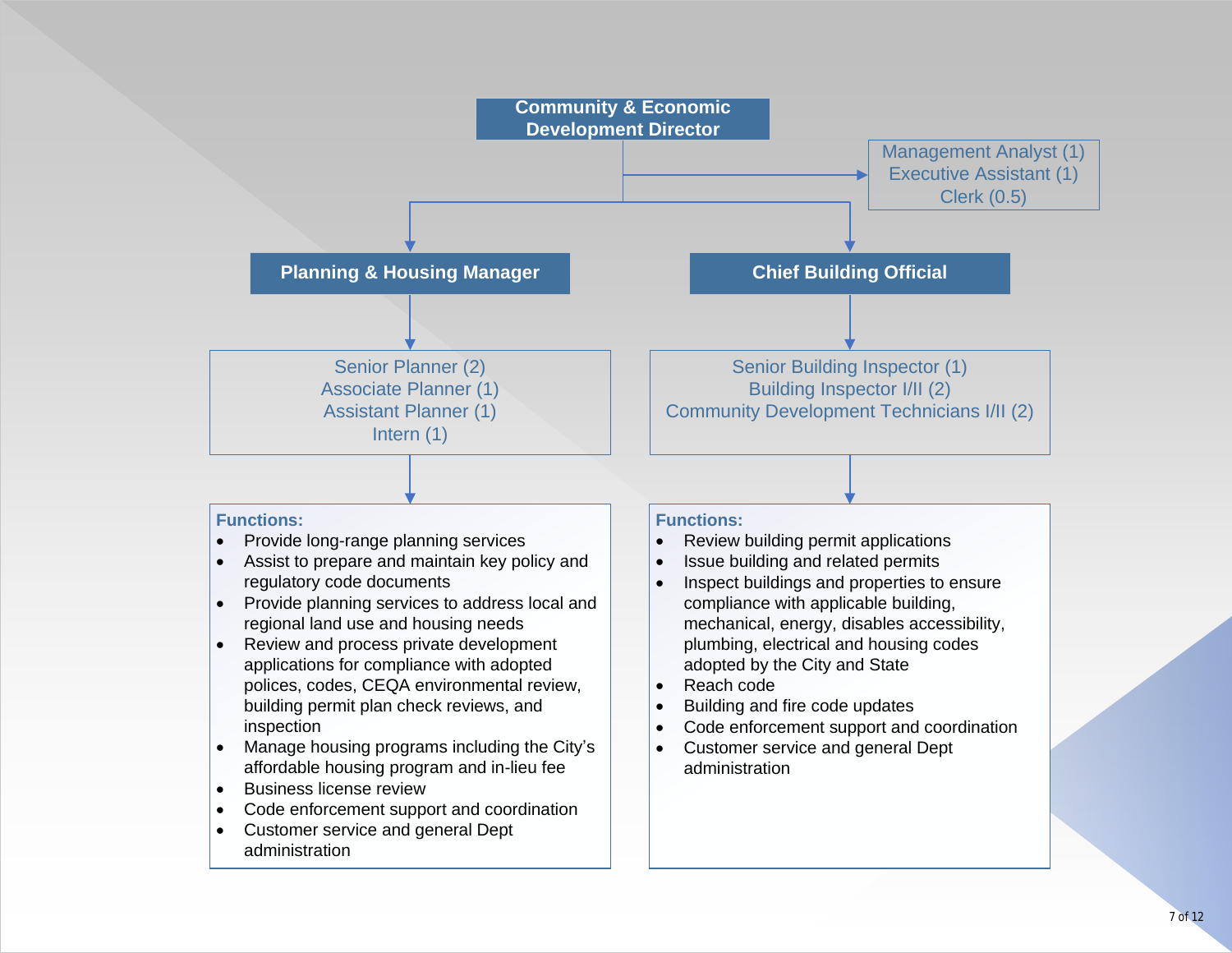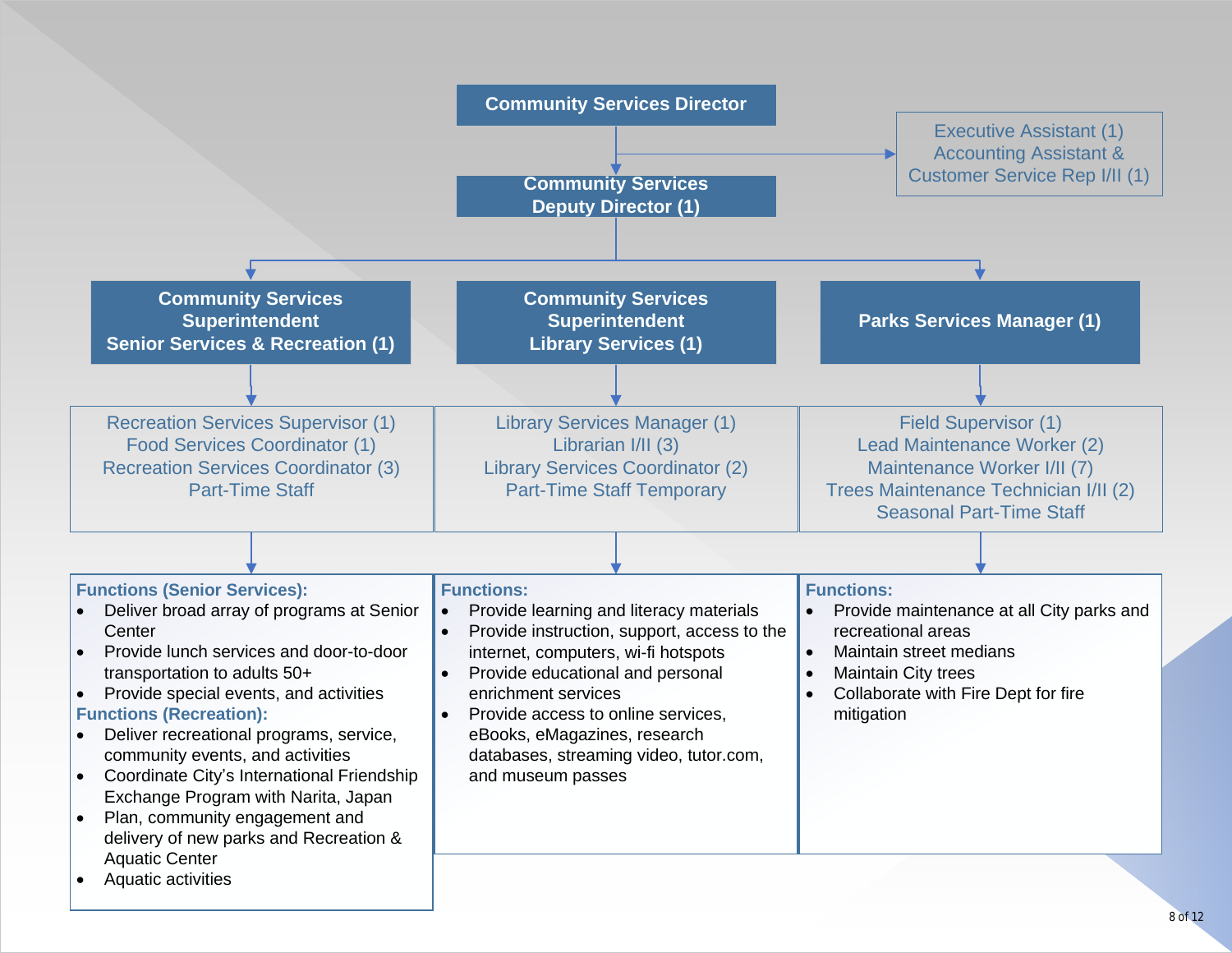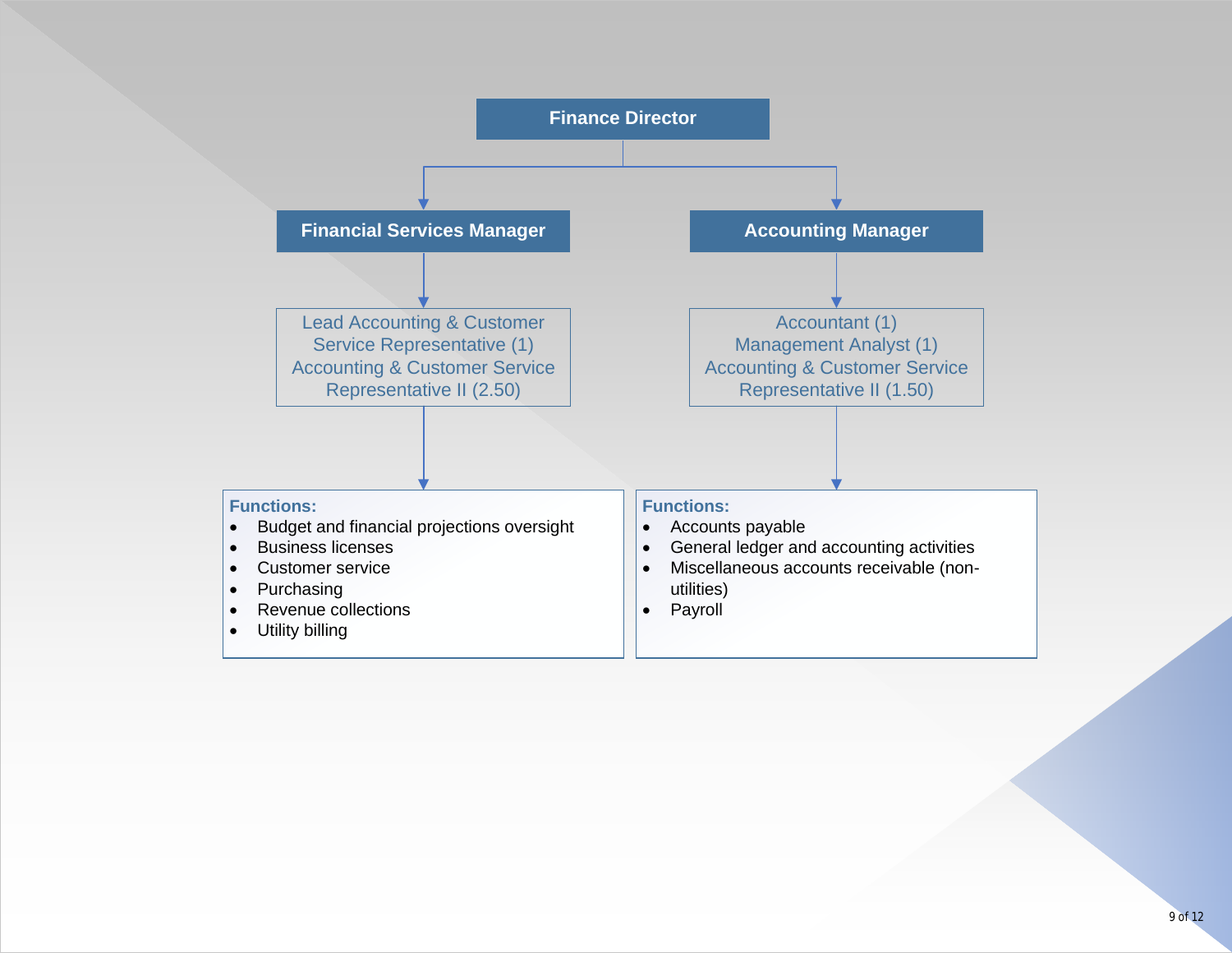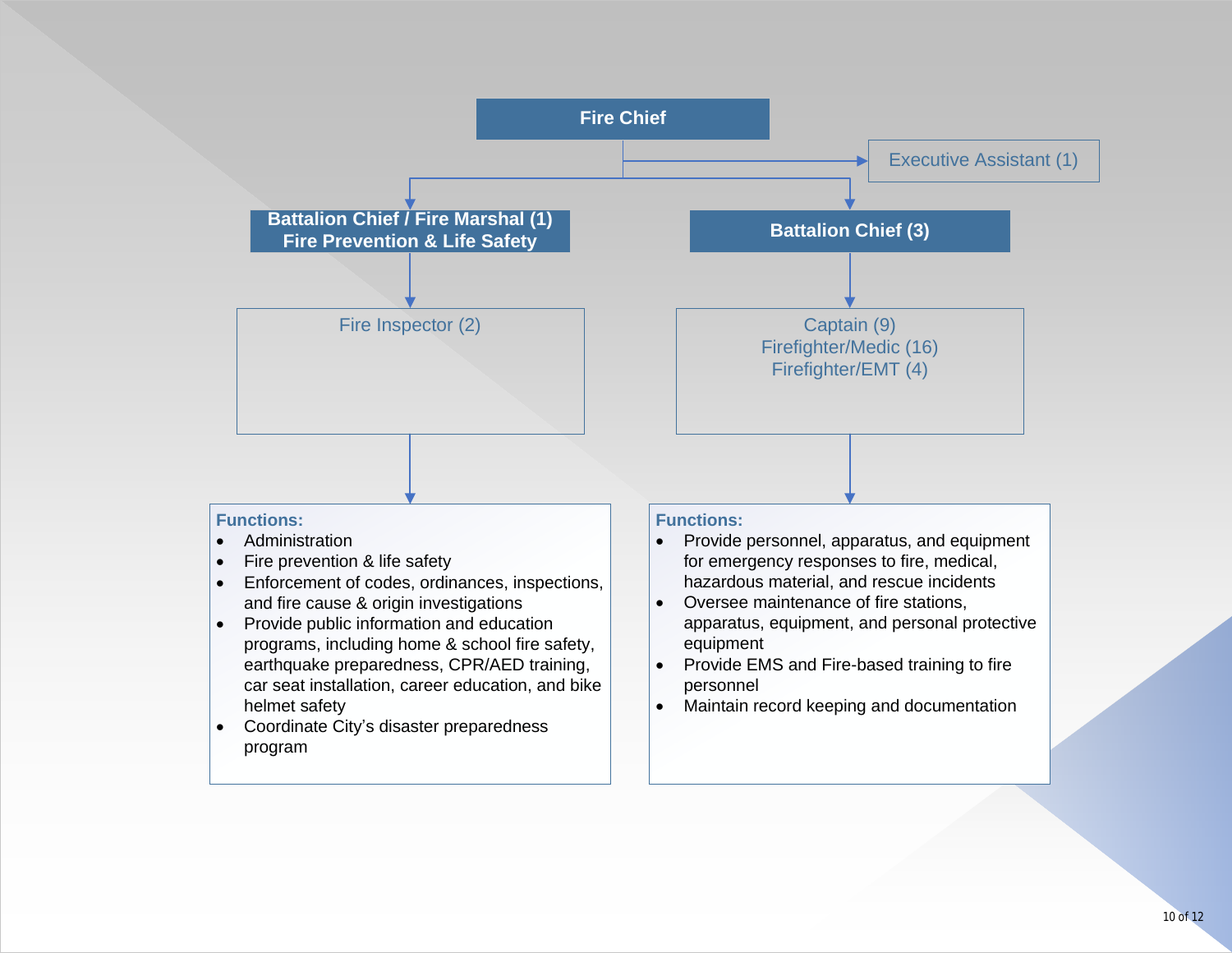